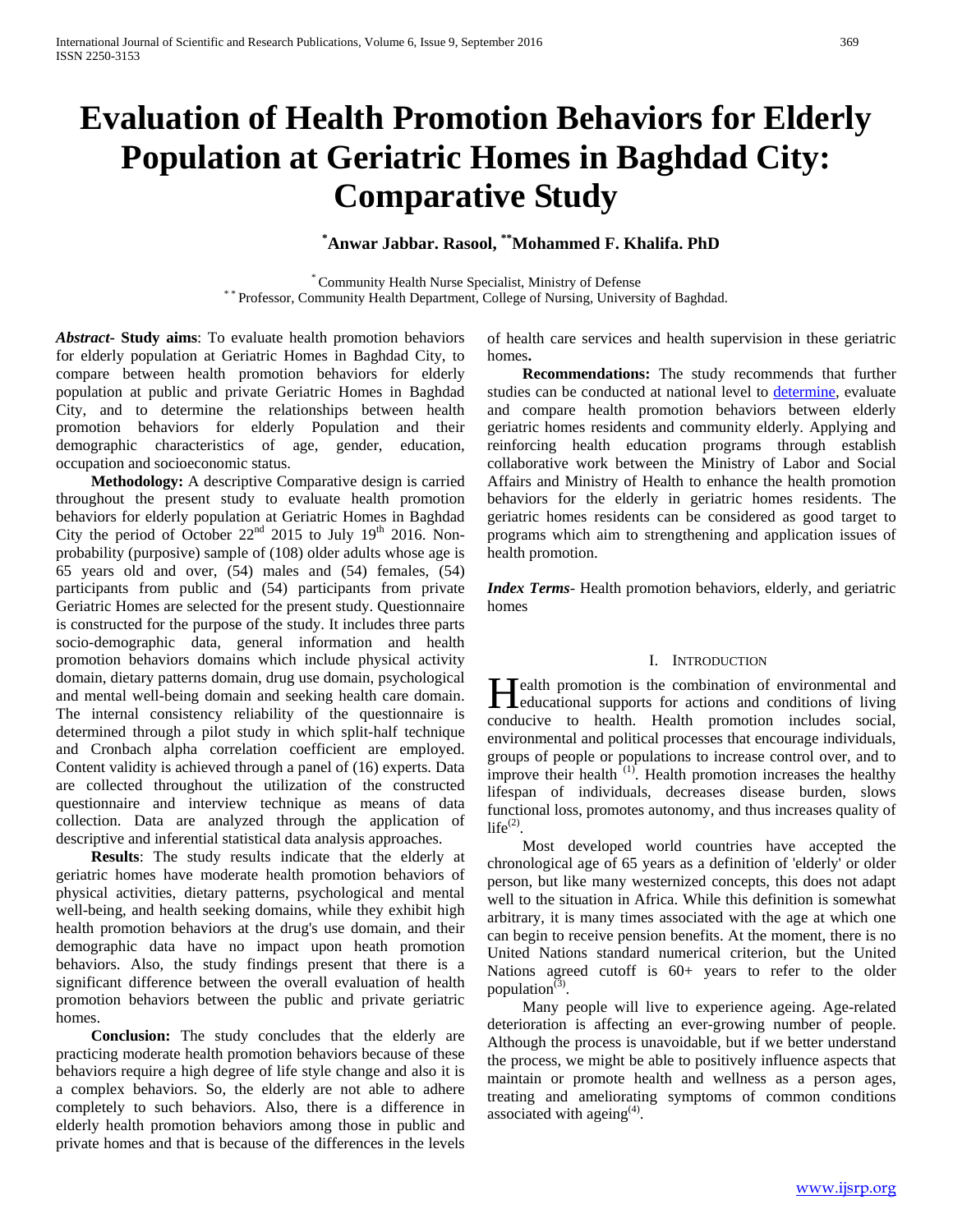Healthy lifestyle has been defined as the control by individual of all factors that might affect his health and choosing behaviors that are appropriate to his own health status while arranging daily activities. In elderly people, health-promoting activities should aim to increase functionality, increase lifespan, and sustain a comfortable, peaceful, pain-free life. In this way, life satisfaction will increase in the elderly, and their perception of the meaning of life will be more positive  $(5)$ .

 It is very important that elderly remain as independent, autonomous and active as much as possible. So that they able to contribute productively to community. Given these factors, the world health organization has adopted health care for the elderly a priority programme, through radical shift in focus from a clinical model to a health promotion model of care Policies that promote lifelong health, including health promotion and disease prevention, rehabilitative care, mental health services, promotion of healthy lifestyles and a supportive environment, can reduce disability levels associated with old age<sup> $(6)$ </sup>.

 Adopting health promotion behaviors is much easier and more effective if we establish supportive community norms and adopt a philosophy that embraces health in all settings and policies. So, we must adopting health promotion as reform strategy to improve the health of elderly at geriatric homes by educating caregivers to decrease learned helplessness and increase independence and self sufficiency of resident  $(7)$ .

### II. OBJECTIVES

- 1. To evaluate health promotion behaviors for elderly population at Geriatric Homes in Baghdad City.
- 2. To compare between health promotion behaviors for elderly population at public and private Geriatric Homes in Baghdad City.
- 3. To determine the relationships between health promotion behaviors for elderly Population and their demographic characteristics of age, gender and education.

### III. METHODOLOGY

 **Design of the Study:** A descriptive Comparative design is carried throughout the present study to evaluate health promotion behaviors for elderly population at Geriatric Homes in Baghdad City the period of October  $22<sup>nd</sup>$  2015 to May 19<sup>th</sup> 2016.

 **Setting of the Study:** The study is conducted at (2) public and (2) private Geriatric Homes'residents in Baghdad City.

 **Sample of the Study:** Non-probability (purposive) sample of (108) older adults, (54) males and (54) females, (54) participants from public and (54) participants from private Geriatric Homes are selected for the present study.

 **Study Instrument:** An evaluation tool is constructed by the researcher through intensive review of relevant literatures, studies and Consultation from a panel of experts for the purpose of evaluating the health promotion behaviors for elderly population. The instrument is composed of (3) main parts as follows:

 **Part I: Socio-demographic Data of elderly population**: This part is composed of socio-demographic characteristics sheet which is consisted of (7) items, they include age, gender, marital status, level of education, occupation (before entering the geriatric Homes), monthly income, and the method of entering the geriatric homes**.**

Part II: General information: This part is composed of two section Medical history and Smoking and alcohol use.

 **a. Medical history:** This section includes (2) items which are concerned with the health status of the older adult.

**1. Chronic disease:** This section is measured as (yes and no).

**2. Operation**: This section is measured as (yes and no).

 This description of the investigator is based on the previous and present the health status related older.

 **b. Smoking and alcohol use**: This section includes (2) items which are concerned with the Smoking and alcohol use of the older adult.

**Part III: Health Promotion Behaviors Domains:** This part composed of five domains as following:

**A. physical activity:** This section is composed of (11) items.

B. **Dietary patterns**:

This section is composed of (10).

**C. Drug use**:

This section was composed of (10) items.

D. **Psychological and Mental well-being:**

This section was composed of (11) items.

E. **Seeking health care:**

This section was composed of (9) items.

 **Statistical analysis**: Data are analyzed through the use of Statistical Package of Social Sciences (SPSS) version (19), and application of descriptive and inferential statistical data analysis approaches.

### IV. RESULTS OF THE STUDY

### **Table (1): Distribution of the Study Sample by Socio-Demographic Data**

| List | Demographic<br>Data | <b>Rating</b> | <b>Frequency</b> | <b>Percent</b> | <b>Cumulativ</b><br>e Percent |
|------|---------------------|---------------|------------------|----------------|-------------------------------|
|      |                     | 65-69         | 50               | 46.3           | 46.3                          |
|      | Age /years          | 70-74         | $\sim$           | 25.0           | 71.3                          |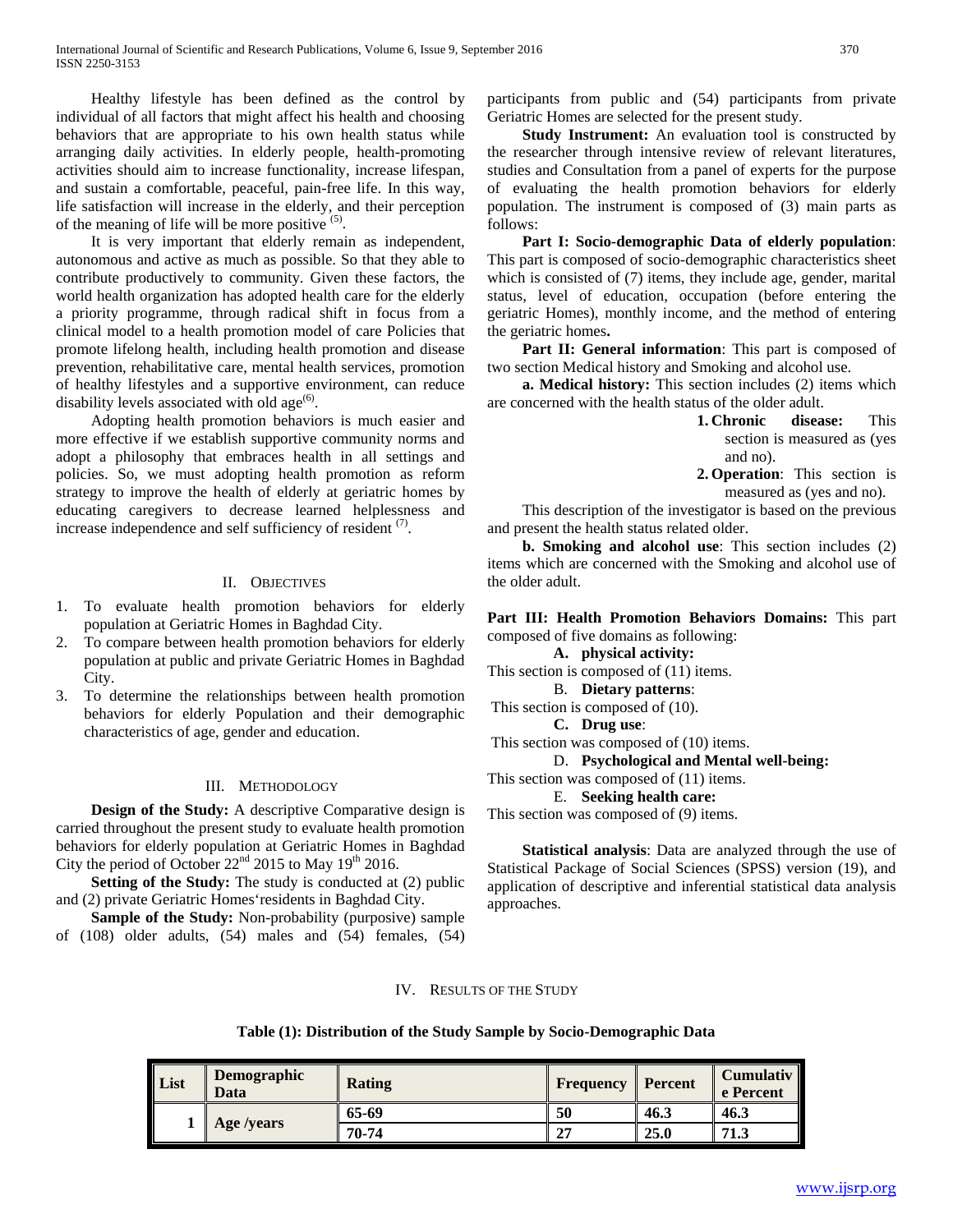|              |                                                     | 75-79                          | 15               | 13.9 | 85.2       |
|--------------|-----------------------------------------------------|--------------------------------|------------------|------|------------|
|              |                                                     | 80-84                          | $\boldsymbol{9}$ | 8.3  | 93.5       |
|              |                                                     | $85+$                          | 7                | 6.5  | 100.0      |
| $\mathbf{2}$ | <b>Gender</b>                                       | <b>Male</b>                    | 54               | 50   | 50         |
|              |                                                     | Female                         | 54               | 50   | 100        |
|              |                                                     | <b>Single</b>                  | 30               | 27.8 | 27.8       |
|              |                                                     | <b>Married</b>                 | 15               | 13.9 | 41.7       |
| 3            | <b>Marital status</b>                               | <b>Divorced</b>                | 15               | 13.9 | 55.6       |
|              |                                                     | <b>Widowed</b>                 | 42               | 38.9 | 94.4       |
|              |                                                     | <b>Separated</b>               | 6                | 5.6  | 100        |
|              |                                                     | <b>Illiterate</b>              | 17               | 15.7 | 15.7       |
|              | <b>Level</b><br>of<br>$\boldsymbol{4}$<br>education | Able to read and write         | 14               | 13   | 28.7       |
|              |                                                     | <b>Primary</b>                 | 22               | 20.4 | 49.1       |
|              |                                                     | <b>Intermediate</b>            | 16               | 14.8 | 63.9       |
|              |                                                     | <b>Secondary</b>               | 13               | 12   | 75.9       |
|              |                                                     | <b>Institute and college</b>   | 24               | 22.2 | 98.1       |
|              |                                                     | <b>Higher education</b>        | $\overline{2}$   | 1.9  | <b>100</b> |
|              | Occupation                                          | <b>Retired</b>                 | 57               | 52.8 | 53.7       |
| 5            | (before<br>entering                                 | Unemployed                     | 48               | 44.4 | 98.1       |
|              | the<br>geriatric homes)                             | Other                          | 3                | 2.8  | 100        |
|              |                                                     | <b>Based On her/his desire</b> | 57               | 52.8 | 52.8       |
| 6            | method<br>Entry<br>geriatric homes                  | <b>Family decision</b>         | 16               | 14.8 | 67.6       |
|              |                                                     | Absence of a breadwinner       | 28               | 25.9 | 93.5       |
|              |                                                     | Low: $<5-10$                   | 62               | 57.4 | 57.4       |
| 7            | Socio-economic                                      | Moderate: 11-25                | 34               | 31.4 | 88.8       |
|              | <b>status</b>                                       | <b>High: 26-29</b>             | 12               | 11.2 | <b>100</b> |

 This table depicts that most of the study sample (46.3%) is within the first age group (65-69) years old. Both males and females are equally distributed (50%). In addition, (38.9%) of the study sample are widowed, (22.2%) are institute and college graduated, (52.8%) are retired. Regarding to the entry method into geriatric home, the study results indicate that (52.8%) of the study sample have entered the geriatric home based on their desires. In addition the majority of the study sample (57.4 %) is within the first level of socio-economic status (Low).

| Table (2): Distribution of the Study Sample by General Information |  |  |
|--------------------------------------------------------------------|--|--|
|--------------------------------------------------------------------|--|--|

| List                    | <b>General Information</b>     | Rating                  | <b>Frequency</b> | Percent | <b>Cumulative</b><br><b>Percent</b> |
|-------------------------|--------------------------------|-------------------------|------------------|---------|-------------------------------------|
| 1                       | Suffer from chronic            | Yes                     | 79               | 73.1    | 73.1                                |
|                         | diseases                       | N <sub>0</sub>          | 29               | 26.9    | <b>100</b>                          |
|                         |                                | Don't                   | 29               | 26.9    | 26.9                                |
|                         |                                | <b>High B/P</b>         | 37               | 34.3    | 61.1                                |
| $\overline{2}$          | <b>Suffer from</b>             | <b>Diabetes</b>         | 19               | 17.6    | 78.7                                |
|                         |                                | Cardiovascular diseases | 14               | 13      | 91.7                                |
|                         |                                | <b>Other diseases</b>   | 9                | 8.3     | <b>100</b>                          |
| 3                       | previous<br><b>Having</b>      | Yes                     | 51               | 47.2    | 47.2                                |
|                         | surgery                        | No.                     | 57               | 52.8    | <b>100</b>                          |
| $\overline{\mathbf{4}}$ |                                | Yes                     | 31               | 28.7    | 28.7                                |
|                         | <b>Smoking</b>                 | N <sub>0</sub>          | 77               | 71.3    | <b>100</b>                          |
|                         |                                | $\leq$ 10               | 81               | 75      | 75                                  |
| 5                       | Number of cigarette<br>per day | $11 - 22$               | 15               | 13.9    | 88.9                                |
|                         |                                | $23 - 34$               | 3                | 2.8     | 91.7                                |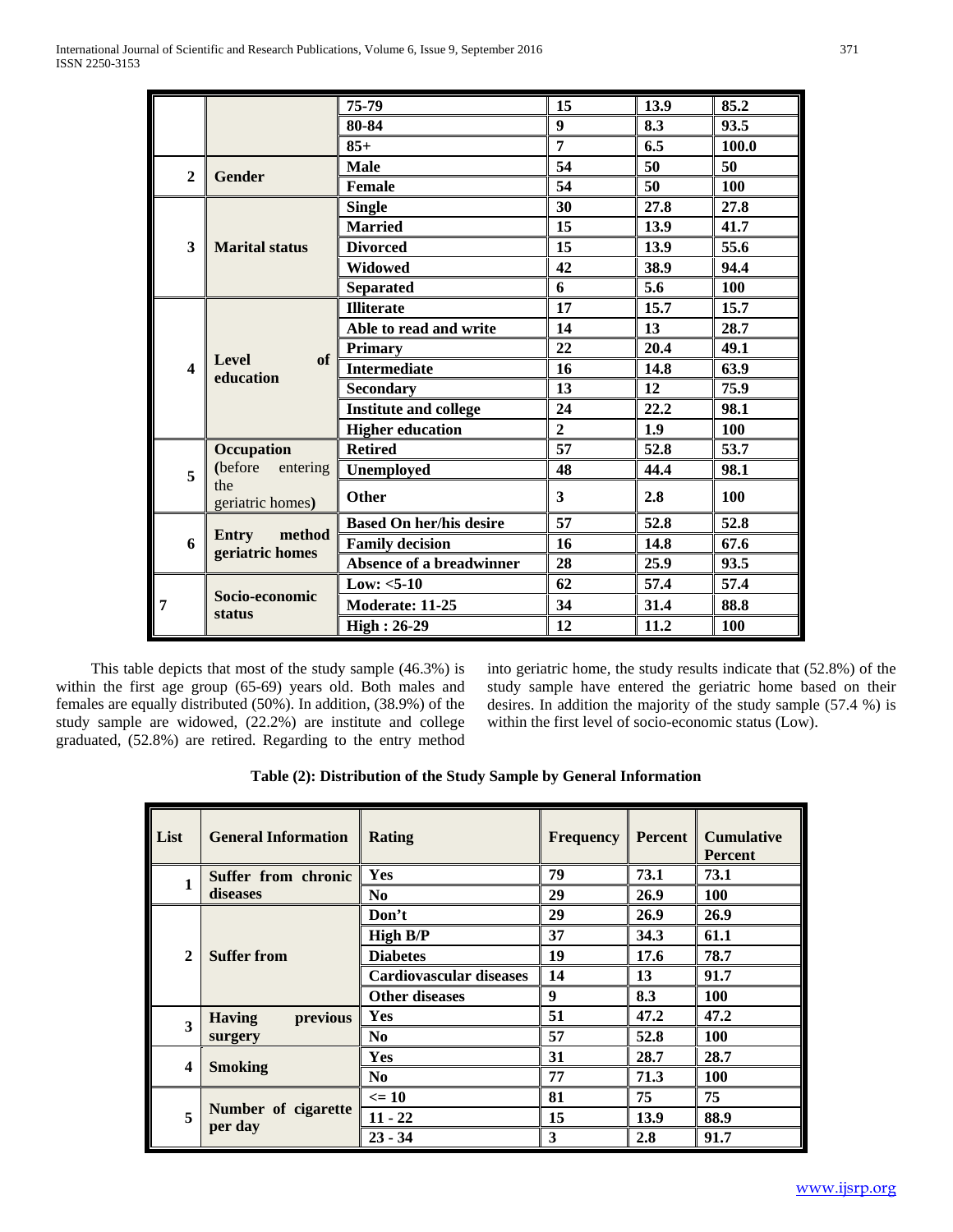|                  |                                | $35 - 46$      | 7              | 6.5        | 98.1       |
|------------------|--------------------------------|----------------|----------------|------------|------------|
|                  |                                | $47+$          | $\overline{2}$ | 1.9        | 100        |
|                  |                                | $\leq 10$      | 85             | 78.7       | 78.7       |
|                  | 6<br><b>Years of smoking</b>   | $11 - 20$      | $\overline{2}$ | 1.9        | 80.6       |
|                  |                                | $21 - 30$      | 3              | 2.8        | 83.3       |
|                  |                                | $31 - 40$      | 13             | 12         | 95.4       |
|                  |                                | $41+$          | 5              | 4.6        | <b>100</b> |
| $\overline{7}$   | drink<br>D <sub>0</sub><br>you | Yes            | $\overline{2}$ | 1.9        | 1.9        |
|                  | alcohol?                       | N <sub>0</sub> | 106            | 98.1       | 100        |
|                  |                                | Don't          | 106            | 98.1       | 98.1       |
| 8                | Number of times per<br>week    | 3              | 1              | 0.9        | 99.1       |
|                  |                                | 7              |                | 0.9        | 100        |
|                  |                                | $\bf{0}$       | 106            | 98.1       | 98.1       |
| $\boldsymbol{Q}$ | Years of<br>drinking           | 20             | 1              | 0.9        | 99.1       |
|                  | alcohol                        | 30             | 1              | 0.9        | 100        |
|                  |                                | <b>Total</b>   | 108            | <b>100</b> |            |

 This table presents that (73.1%) of the study subjects are suffering from chronic diseases, (34.3%) have hypertension, (52.8%) have no previous surgeries, (71.3%) do not smoke, (75%) smoke about 10 cigarettes and less per day, (78.7%) have been smoking since 10 years or less, and (98.1%) do not drink alcohol.

**Table (3): Distribution of the Study Sample by Their Overall Evaluation of Health Promotion Domains**

| <b>Overall evaluation of</b> health promotion   | Rating                   | <b>Frequency</b> | <b>Percent</b> | <b>Cumulative Percent</b> |
|-------------------------------------------------|--------------------------|------------------|----------------|---------------------------|
|                                                 | Moderate                 | 98               | 90.7           | 90.7                      |
| health<br>promotion<br><b>behaviors</b> domains | High<br>health promotion | 10               | 19.3           | 100.0                     |
|                                                 | Total                    | 108              | 100.0          |                           |

 **Cut off point for Overall of health promotion behaviors evaluation (low: 52-86.6); (moderate: 86.7-123.3) ;( high: more than 123.3)** 

This table indicates that (90.7%) of the study subjects have moderate health promotion behaviors.

# **Table (4): Distribution of the Study Sample by their Overall Evaluation of Health Promotion Domains**

| List           | <b>Overall Evaluation of</b><br><b>Promotion</b><br><b>Health</b><br><b>Domains</b> | Rating                              | <b>Frequency</b> | <b>Percent</b> | <b>Cumulative</b><br><b>Percent</b> |
|----------------|-------------------------------------------------------------------------------------|-------------------------------------|------------------|----------------|-------------------------------------|
|                |                                                                                     | Low<br>health promotion             | 7                | 6.5            | 6.5                                 |
| $\mathbf{1}$   | <b>Physical Activity</b>                                                            | <b>Moderate</b><br>health promotion | 97               | 89.8           | 96.3                                |
|                |                                                                                     | High<br>health promotion            | 4                | 3.7            | 100.0                               |
|                |                                                                                     | Low<br>health promotion             | 0                | $\bf{0}$       | $\mathbf{0}$                        |
| $\overline{2}$ | <b>Dietary Pattern</b>                                                              | <b>Moderate</b><br>health promotion | 83               | 76.9           | 76.9                                |
|                |                                                                                     | High<br>health promotion            | 25               | 23.1           | <b>100</b>                          |
| 3              | <b>Drug Use</b>                                                                     | Low                                 | $\mathbf{2}$     | 1.9            | 1.9                                 |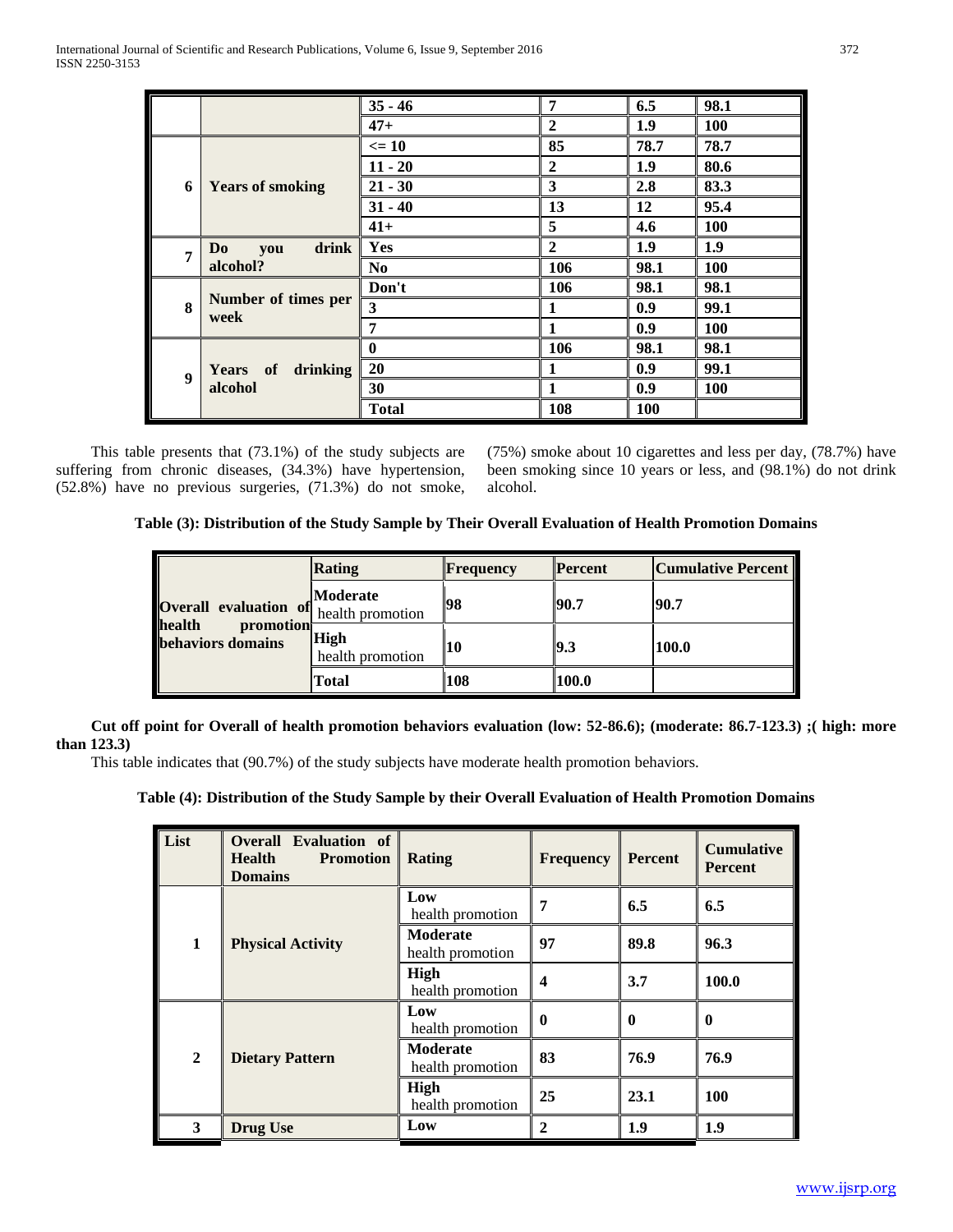|                         |                                                  | health promotion                    |    |      |            |
|-------------------------|--------------------------------------------------|-------------------------------------|----|------|------------|
|                         |                                                  | <b>Moderate</b><br>health promotion | 25 | 23.1 | 25         |
|                         |                                                  | High<br>health promotion            | 81 | 75   | <b>100</b> |
|                         |                                                  | Low<br>health promotion             | 3  | 2.8  | 2.8        |
| $\overline{\mathbf{4}}$ | Psychological<br>and<br><b>Mental Well-being</b> | <b>Moderate</b><br>health promotion | 85 | 78.7 | 81.5       |
|                         |                                                  | High<br>health promotion            | 20 | 18.5 | 100.0      |
|                         | <b>Health Care Seeking</b>                       | Low<br>health promotion             | 12 | 11.1 | 11.1       |
| 5                       | <b>Domain</b>                                    | <b>Moderate</b><br>health promotion | 89 | 82.4 | 93.5       |
|                         |                                                  | High<br>health promotion            | 7  | 6.5  | 100.0      |

This table shows that the study subjects have moderate health promotion behaviors at all the studied domains, except at the drug use domain, their responses indicate that they have a high health promotion.

### **Table (5): The Relationship between the Overall Evaluation of Geriatric Homes Residents' Health Promotion and Their Demographic Data**

| List           | Demographic<br>data | <b>Rating</b> | moderate | Overall evaluation of<br>a health promotion<br>high |       | ${\bf X}^2$ | D.f                     | $\mathbf{p}$<br>value |
|----------------|---------------------|---------------|----------|-----------------------------------------------------|-------|-------------|-------------------------|-----------------------|
|                |                     | 65-69         | 40       | 10                                                  |       |             | $\overline{\mathbf{4}}$ |                       |
|                |                     | 70-74         | 24       | 3                                                   | .158  | 5.862       |                         |                       |
| 1              | <b>Age Group</b>    | 75-79         | 15       | o                                                   |       |             |                         | 0.21                  |
|                |                     | 80-84         | Q        | 0                                                   |       |             |                         |                       |
|                |                     | $85+$         | n        |                                                     |       |             |                         |                       |
|                |                     | <b>Male</b>   | 46       | 8                                                   |       |             |                         |                       |
| $\overline{2}$ | <b>Gender</b>       | <b>Female</b> | 48       | 6                                                   | 0.133 | .328        |                         | 0.567                 |

**Continues…**

**Table (5) to be continued**

|                            |                                 | <b>Single</b>                      | 23               | 7                |                 |                         |       |       |
|----------------------------|---------------------------------|------------------------------------|------------------|------------------|-----------------|-------------------------|-------|-------|
|                            |                                 | <b>Married</b>                     | 12               | $\mathbf{3}$     |                 |                         |       |       |
| 3<br><b>Marital status</b> | <b>Divorced</b>                 | 13                                 | $\boldsymbol{2}$ | 0.144            | 7.761           | $\overline{\mathbf{4}}$ | 0.101 |       |
|                            |                                 | <b>Widowed</b>                     | 41               |                  |                 |                         |       |       |
|                            |                                 | <b>Separated</b>                   | 5                |                  |                 |                         |       |       |
|                            |                                 | illiterate                         | 17               | $\bf{0}$         |                 |                         |       |       |
|                            |                                 | Able to read and<br>write          | 12               | $\boldsymbol{2}$ |                 |                         |       |       |
|                            |                                 | <b>Primary</b>                     | 18               | 4                | 6.144a<br>5.591 |                         |       |       |
| $\overline{\mathbf{4}}$    | of<br><b>Level</b><br>education | <b>Intermediate</b>                | 14               | $\boldsymbol{2}$ |                 |                         | 6     | 0.47  |
|                            |                                 | <b>Secondary</b>                   | 11               | $\mathbf{2}$     |                 |                         |       |       |
|                            |                                 | and<br><b>Institute</b><br>college | 21               | 3                |                 |                         |       |       |
|                            |                                 | <b>Higher education</b>            | -1               | 1                |                 |                         |       |       |
| 5                          | Occupation<br>(before entering) | Unemployed                         | 40               | 8                | 4.364a          | 1.582                   | 3     | 0.664 |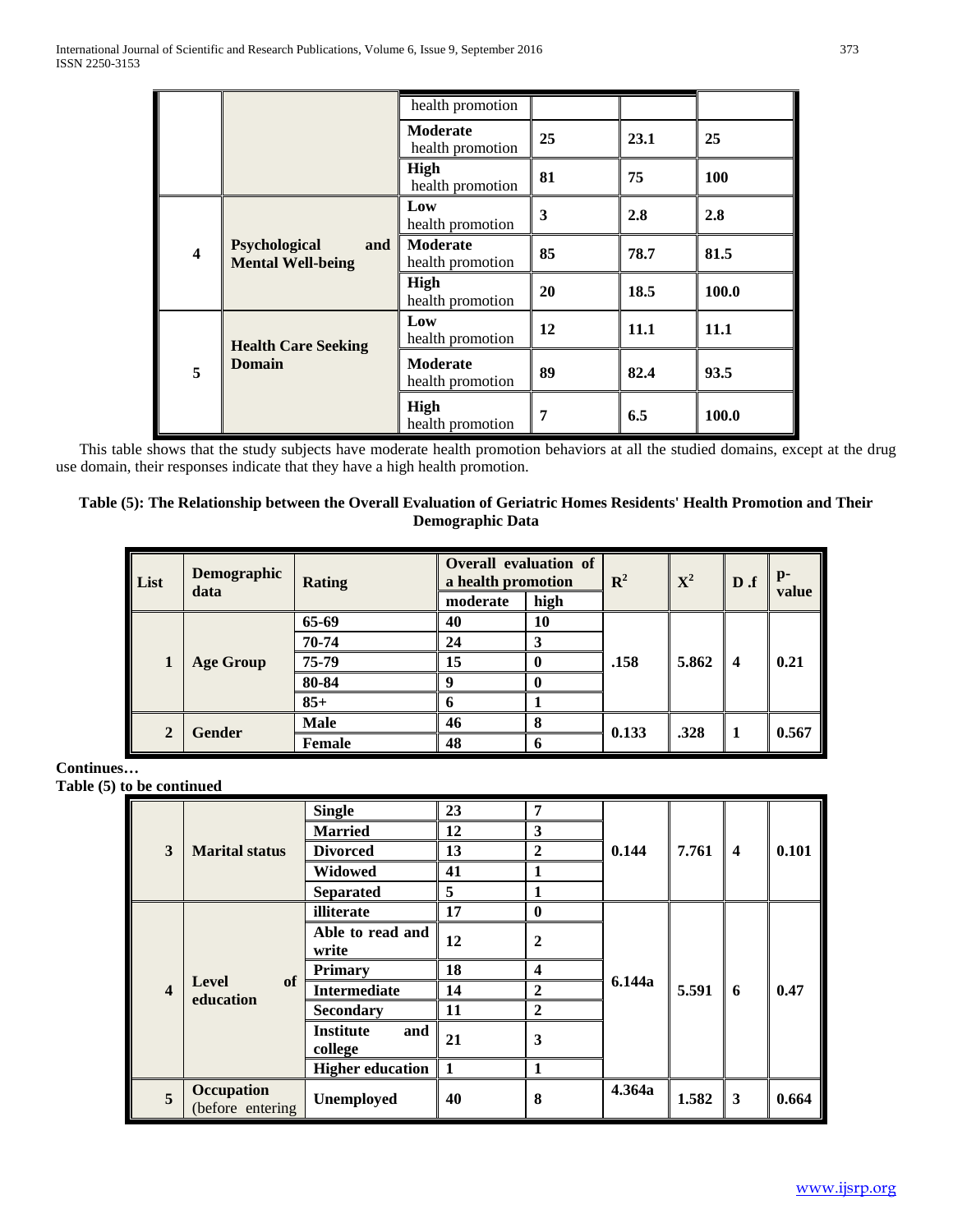|   | geriatric<br>the<br>home)                      | <b>Retired</b>                    | 51 | 6                |           |            |              |       |
|---|------------------------------------------------|-----------------------------------|----|------------------|-----------|------------|--------------|-------|
|   |                                                | Other                             | 3  | $\boldsymbol{0}$ |           |            |              |       |
|   |                                                | <b>Based on her/his</b><br>desire | 49 | 8                |           |            |              |       |
|   | method<br><b>Entry</b><br>geriatric homes<br>6 | family decision                   | 14 | $\mathbf 2$      |           | .197       | 3            | 0.978 |
|   |                                                | of<br>absence<br>a<br>breadwinner | 25 | 3                | $0.044 -$ |            |              |       |
|   |                                                | Other reasons                     | 6  |                  |           |            |              |       |
|   | Socio-economic                                 | Low: $<5-10$                      | 51 | $\mathbf{2}$     |           |            |              |       |
| 7 | status                                         | Moderate: 11-25                   | 33 | 7                | 0.53      | 5.251<br>a | $\mathbf{2}$ | 0.072 |
|   |                                                | $High: 26-29$                     | 14 |                  |           |            |              |       |

**R2 : multiple Regressions Coefficient; X<sup>2</sup> : Chi- Squared test; d.f: degree of freedom; P-value: probability value; NS: nonsignificant; S: Significant; HS: Highly Significant**

 This table depicts that there is a non-significant relationship between the overall evaluation of health promotion behaviors and the residents' demographic data at p-value more than 0.05.

# **Table (6): Statistical Difference between the Overall Evaluation of Health Promotion Behaviors and the Types of Geriatric Homes**

| Overall evaluation health<br>promotion/<br><b>of</b><br>types<br>geriatrics home | Mean | <b>Standard</b><br><b>Deviation</b> | <b>Standard</b><br><b>Error of Mean</b> | t. test | d. f | <b>P-value</b> |
|----------------------------------------------------------------------------------|------|-------------------------------------|-----------------------------------------|---------|------|----------------|
|                                                                                  | 1.85 | 0.563                               | 0.077                                   | 2.175   | 106  | 0.032          |
|                                                                                  | 2.04 | 0.272                               | 0.037                                   |         |      |                |

# **t. test, d.f: degree of freedom, p-value: probability value**

 This table presents that there is a significant difference between the overall evaluation of health promotion behaviors and the types of geriatric homes.

### V. DISCUSSION OF THE STUDY RESULTS

### **Part Ι: Discussion of the Socio-demographic Data and General Information for the Study Sample**

 Health promotion behaviors are evaluated for elderly participants between ages of (65-69) years old. The study findings reveal that males and females are equally distributed. In addition, the findings of the study sample indicate that (38.9%) of them are widowed, and most of the study subjects are institute and college graduates, Most of the study sample are retired. Regarding to the entry method into geriatric home, the study findings indicate that they have entered the geriatric home based on their desires (Table 1).

 These findings are supported by another study which studied the elderly health promotion behaviors and examine the elderly health promotion needs. They find that the majority of the study subjects are more than 60 years old, equal between male and female with high levels of education and many of them are widows<sup>(8)</sup>.

 Concerning the socio-economic status, the study results indicate that the study sample socio-economic status is low (Table 1). Regarding to the study sample general information, the study results indicate that the study subjects are suffering from chronic diseases, they have no previous surgeries, they are not smokers, and they do not drink alcohol (Table2).

Predictors of older Japanese adults' health promotion behaviors are identified as physical activity and alcohol and tobacco use. It is found that most of the study subjects are more than 60 years old, and they have a chronic diseases and the majority of them didn't smoke or alcoholic $^{(9)}$ .

# **Part II: Discussion of the Overall Evaluation of Health Promotion Behaviors Domains among the Elderly in Geriatric Homes**

 The study results indicate that the study subjects have moderate health promotion behaviors at the physical activities, dietary patterns, psychological and mental well-being, and health seeking domains, while they exhibit high health promotion behaviors at the drug's use domain. Furthermore, the study finding indicate that the study sample, in general, exhibit a moderate health promotion behaviors (Table 3, and 4).

 These results come inconsistent with that of those who studied the health promotion behaviors among nurses and elderly visitors. They concluded that the breadth and strength of the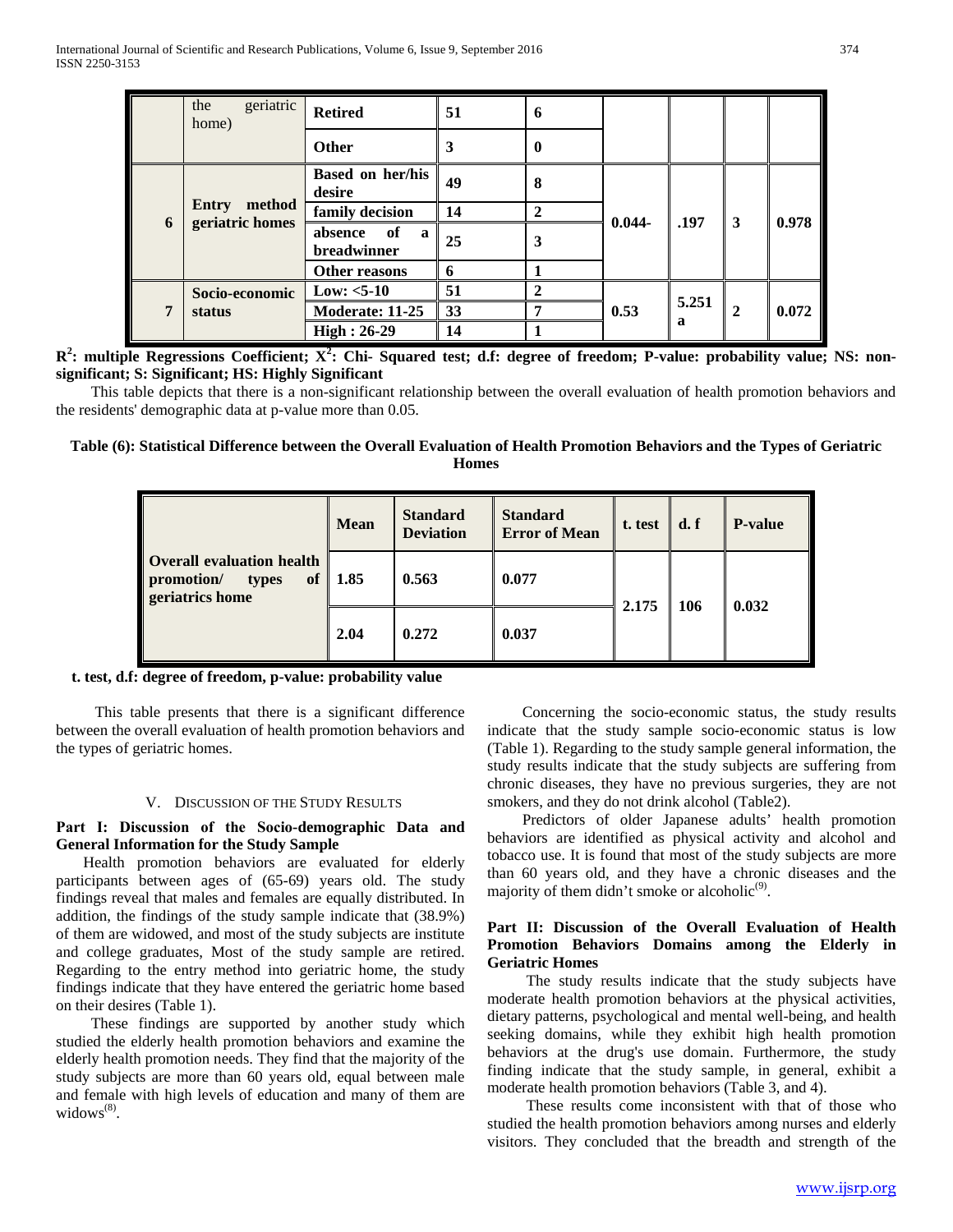evidence means that physical activity should be one of the highest priorities for prevention and treating disease and disablement in older adults because have a deterioration in their health due to the lack in performing the physical activities<sup>(10)</sup>.

 In addition, World Health Organization has reported that Ageing is accompanied by physiological changes that can negatively impact nutritional status. Sensory impairments, such as a decreased sense of taste or smell, or both, may result in reduced appetite. Poor oral health and dental problems can lead to difficulty chewing, inflammation of the gums and a monotonous diet that is poor in quality, all of which increase the risk of malnutrition. Gastric acid secretion may be impaired, leading to reduced absorption of iron and vitamin  $B_{12}$ . The progressive loss of vision and hearing, as well as osteoarthritis, may limit mobility and affect elderly people's ability to shop for food and prepare meals. Along with these physiological changes, ageing may also be associated with profound psychosocial and environmental changes, such as isolation, loneliness, depression and inadequate finances, which may also have significant impacts on diet an on the other health promotion behaviors. Also the elderly have taking medications regularly, so they may at risk for a variety of side effects $(11)$ .

 Examined and it is health promotion among elderly has been concluded that the elderly have a deficient in health promotion behaviors especially physical activities<sup> $(12)$ </sup>. Furthermore, the effective factors on health promotion behaviors and health status in the elderly of the Dena. Have been studied it is found that the average score of the elderly health promotion behaviors in the Dena province is (143.8) which indicates the acceptable level of performing health promoting behaviors in this group, such that (85%) of the elderly had intermediate health promoting behaviors and  $(15%)$  had proper behaviors<sup> $(13)$ </sup>.

### **Part III: Discussion of the Relationships between Overall Evaluation of Health Promotion Behaviors and Socio-Demographic Characteristics of the Elderly**

 The data analysis reveal that there is a non-significant relationship between the overall evaluation of health promotion behaviors and the residents' demographic data of age, gender, marital status, the level of education, occupation (before entering the geriatric homes), entry method to geriatric homes, and socioeconomic status (Table 5).

 These results are supported by two studies that found that there is no significant relationship between education level, age, gender, and health promotion behaviors<sup> $(14)(15)$ </sup>.

 These results are supported by a study that has studied the health promotion behaviors among nursing home residents in Baghdad city. He finds that there is a non-significant relationship between the overall evaluation of health promotion behaviors domains and the residents' demographic data $^{(16)}$ .

# **Part IV: Discussion of the Significant Differences between the Types of Geriatric Homes regarding Residents' Health Promotion Behaviors**

 The study findings present that there is a significant difference between the overall evaluation of health promotion behaviors between the public and private geriatric homes. This result has emerged due to the differences in health care services, which are provided at the public and private geriatric homes.

Such care plays an important role to affect the health promotion behaviors among residents (Table 6). Unfortunately, no supportive evidence is available in the literature to support the present finding.

### VI. CONCLUSION

The study concludes that the elderly are practicing moderate health promotion behaviors because of these behaviors require a high degree of life style change and also it is a complex behaviors. So, the elderly are not able to adhere completely to such behaviors. Also, there is a difference in elderly health promotion behaviors among those in public and private homes and that is because of the differences in the levels of health care services and health supervision in these geriatric homes**.**

### VII. RECOMMENDATIONS

 The study recommends that further studies can be conducted at national level to **determine**, evaluate and compare health promotion behaviors between elderly geriatric homes residents and community elderly. Applying and reinforcing health education programs through establish collaborative work between the Ministry of Labor and Social Affairs and Ministry of Health to enhance the health promotion behaviors for the elderly in geriatric homes residents. The geriatric homes residents can be considered as good target to programs which aim to strengthening and application issues of health promotion.

#### **REFERENCES**

- [1] Donev, D.; Pavlekovic, G.; and Kragelj, L.: Health Promotion: Concepts, Principles and Strategies. In Pavlekovic, G.; Donev, D.; and Kragelj, L.: Health Promotion and Disease Prevention. 1st edition, Hellweg 72, 32791 Lage, Germany,: Hans Jacobs Publishing Company and Institute of Social Medicine, Skopje, 2007, pp.7-10.
- [2] Drewnowski, A.; and Evans, J.: Nutrition, Physical Activity, and Quality of Life in Older Adults: Summary. Journals of Gerontology A, vol. 56(2), 2001, pp. 89–94.
- [3] World Health Organization (WHO): Health statistics and information systems: Definition of an older or elderly person. 2016.
- [4] Available at[: http://www.who.int/healthinfo/survey/ageingdefnolder/en/](http://www.who.int/healthinfo/survey/ageingdefnolder/en/)
- [5] Goldsmith, T.: An Introduction to Biological Aging Theory, 2ed edition, 2014, p.p.7, 8.
- [6] Kodamo, H.; Kudo, H.; and Izumo, Y., et al.: Life satisfaction in older people. Geriatrics and Gerontology International, vol. 7 (1), 2007, pp. 15–  $20$
- [7] Ferhan, S.; Fenol, V.; Demet, Ü.; and Mahmut, A.: The Relationship Between Health Promoting Behaviors and Quality of Life in Nursing Home Residents in Kayseri: Journal of Geriatrics, Vol. 2014 (1), 2014 ,pp. 7-9.
- [8] Kim, Y.; Jeon, Y.; Sok, R. and Kim, B.: Comparison of Health-Promoting Behaviors of non Institutionalized and Institutionalized Older Adults in Korea. Journal of Nursing Scholarship, vol. 38 (1), 2006, pp. 31–35.
- [9] Chuemchit, M.; Deeleartyuenyong, N.; Promluan, P.; Khiewkhum, J.; and Taneepanichskul, S.: Health Promotion Behavior and Needs Assessment: What do Thai Elderly Want and Need. International Journal of Social Science and Humanity, Vol. 2(5), 2012, PP.396-398.
- [10] [Imamura, E.:](http://las.sinica.edu.tw:1085/search~S0?/aImamura%2C+Emiko/aimamura+emiko/-3,-1,0,B/browse) **Older Japanese Adults' Religiosity: Relationship with Age; Gender; Physical, Mental, and Cognitive Health; Subjective Feelings about Health; Social Support/Integration; and Health Promotion Behaviors**. Journal of *Dissertation Abstracts International (DAI)*, *Section: B., Vol. 70 (10), 2010, P. 6114.*